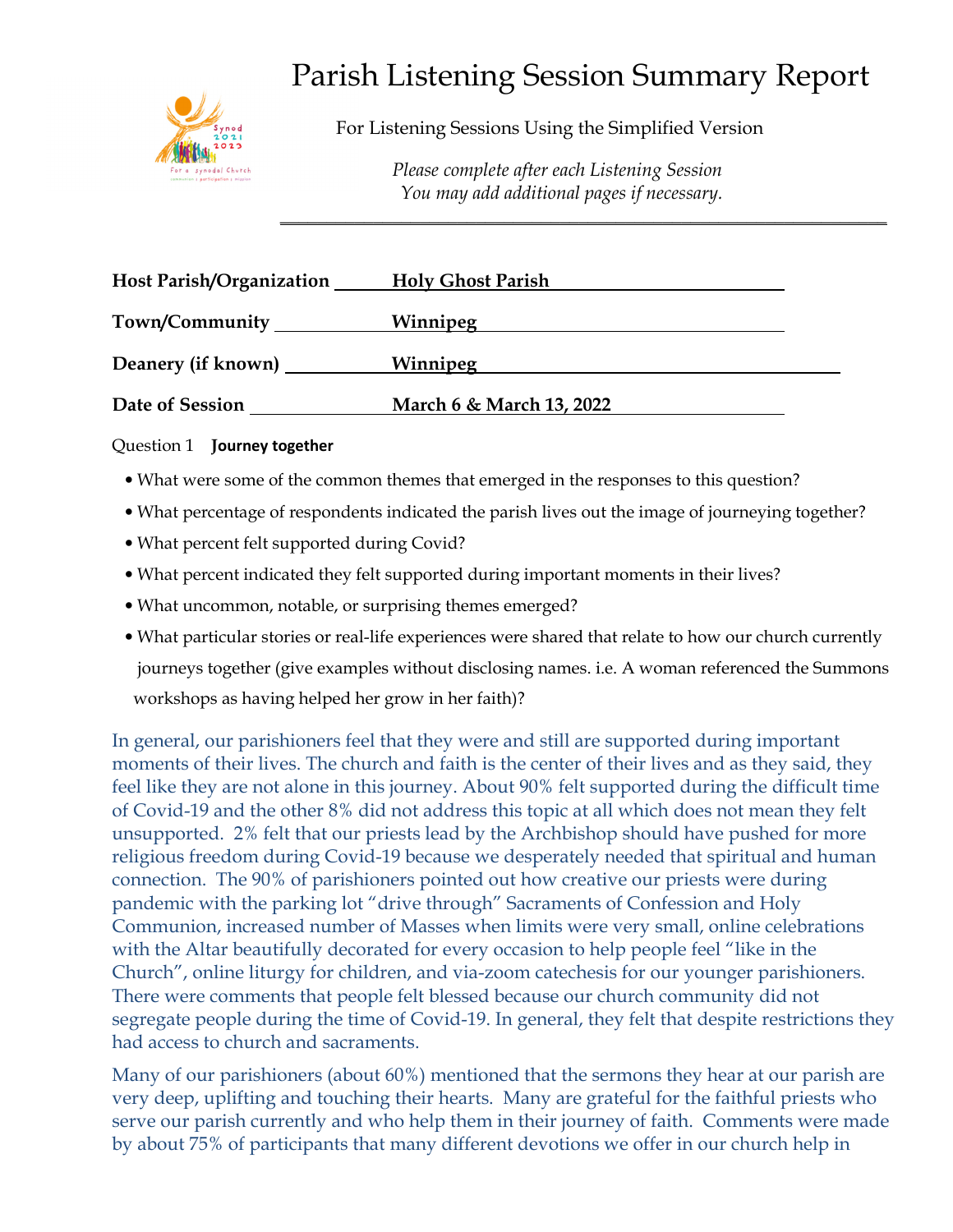development and growth of their faith. Many of our parishioners, even the second and third generation of Poles, are grateful for Polish language services and Polish traditions that we, as an ethnic parish, are rooted in. It was mentioned that the beautiful liturgical music and the whole liturgical setting also helps to grow spiritually. Some of the younger parishioners have asked for a greater usage of an informational board or website to post more events that are happening across the Archdiocese – a young woman mentioned that once on our board she has seen a poster of a retreat in St. Malo, and since she went to that retreat, her life has changed.

Almost 90% of the participants felt that children and youth are not involved and/or engaged enough in our community. There were comments that as a church we should create more opportunities for children and youth and that the leaders of such groups should emerge from our lay community instead of clergy. Priests come and go, and we need a strong foundation for our younger generation to stand on. In this journey of faith, we need to relay more on the younger generation and pass the torch to them as our community is aging.

Also, about 70% felt that what is lacking in our journey of faith is Adoration of the Blessed Sacraments. People are asking for more regular and longer Adoration times.

### Question 2:

- What percentage of respondents felt the Church to be welcoming, accepting of everyone? What percentage indicated otherwise?
- What percentage felt we support one another? How many felt the Church is not supportive?
- What percentage indicated we do, or do not, make use of the gifts of each member?
- How many people indicated we encourage others to share their opinions?
- What are some of the venues they mentioned that enables people to do so?
- What particular stories or real-life experiences were notable?

About 83% of participants feel that our church is welcoming and accepting; keeping in mind the fact that we have different ethnics groups in our community high percentage of them responded positively. The biggest ethnic group still is represented by Polish emigrants and their descendants who still speaks the language; however, our English-speaking group is expanding rapidly. Also, lately a large group of Eritreans joined our congregation. Most of the representatives of each of these ethnic groups feel welcomed and accepted in our Church. About 27% feel we could do better and be more open to each other no matter which ethnic group we belong to.

The majority expressed that the parish groups that are actively working in Holy Ghost Church are welcoming to new members but not many respond to that calling. At the same time, about 50% thought there should be more unity and more support amongst the group members and the groups should embrace the variety of gifts everybody brings with them. Some of the obstacles to that were named as: resistance to change, aging members (younger do not feel they belong with the older group), strong Polish language domination, unawareness of own talents and lack of confidence and encouragement. The suggestions were made that we should become more faith-based not ethnic based community.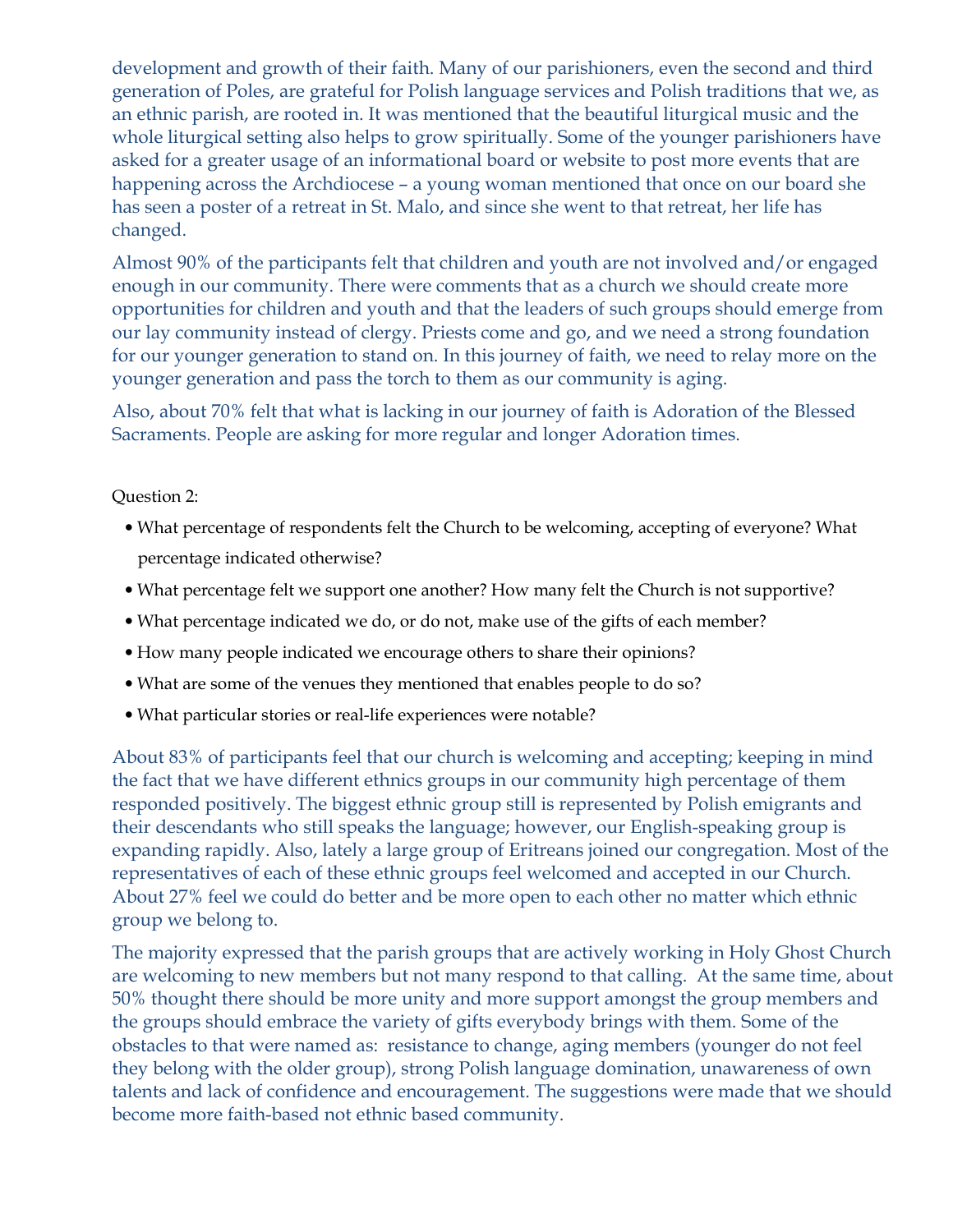About 10% of the participants feel that we should introduce a welcoming committee, that will not only welcome people to our church but also introduce them and encourage their participation to various parish groups. The need for a suggestion box was voiced, as people want to have more input on the priorities taken by our Church.

Again, about 90% feel that youth groups and children ministry need to be invested in. We need to bring more young people to church as we are an aging community. On the other hand, we should take advantage of the demographics and connect our youth with the elderly through talent sharing and experience sharing.

It was pointed out that we are blessed to have Sisters, Missionaries of Charity located right by our church and working together with our community. Yet, some strongly feel that we should work more closely with them, encouraging our youth to volunteer in the soup's kitchen and support other charitable work sister do.

Question 3: What is the Holy Spirit calling us to do?

- What themes emerged in response to this question?
- What initiatives were identified by the respondents?
- What steps did they indicate the Holy Spirit may be asking us to take?
- What notable stories or real-life experiences were shared that spoke to this?

The most important calling for our community is passing the torch of faith to younger generations and forming holy families following the example of Mary, Joseph and Jesus. Family is the foundation of our Church and the participant feel strongly that we, as a faith community, should invest in families and engage them in the life of our parish more and more.

Creating a strong-cored youth group where younger generation could blossom in faith, get to know Jesus and themselves, united by a common desire of salvation. It was expressed that we need to pray to the Holy Spirit as a community to enlighten the youth and middle-aged group to get involved because they are the future of the church.

Another emerging issue is the need to re-educate adults in our faith. Bible studies and catechesis for adults were suggested. Our community needs a better understanding of church teachings and church foundations; participants also feel that better understanding of what the connection is between church and culture is necessary so that people can live out their faith in their daily life. Our everyday environment relates to our church life. Sometimes, people see their daily life and attending mass as two separate things that do not interact.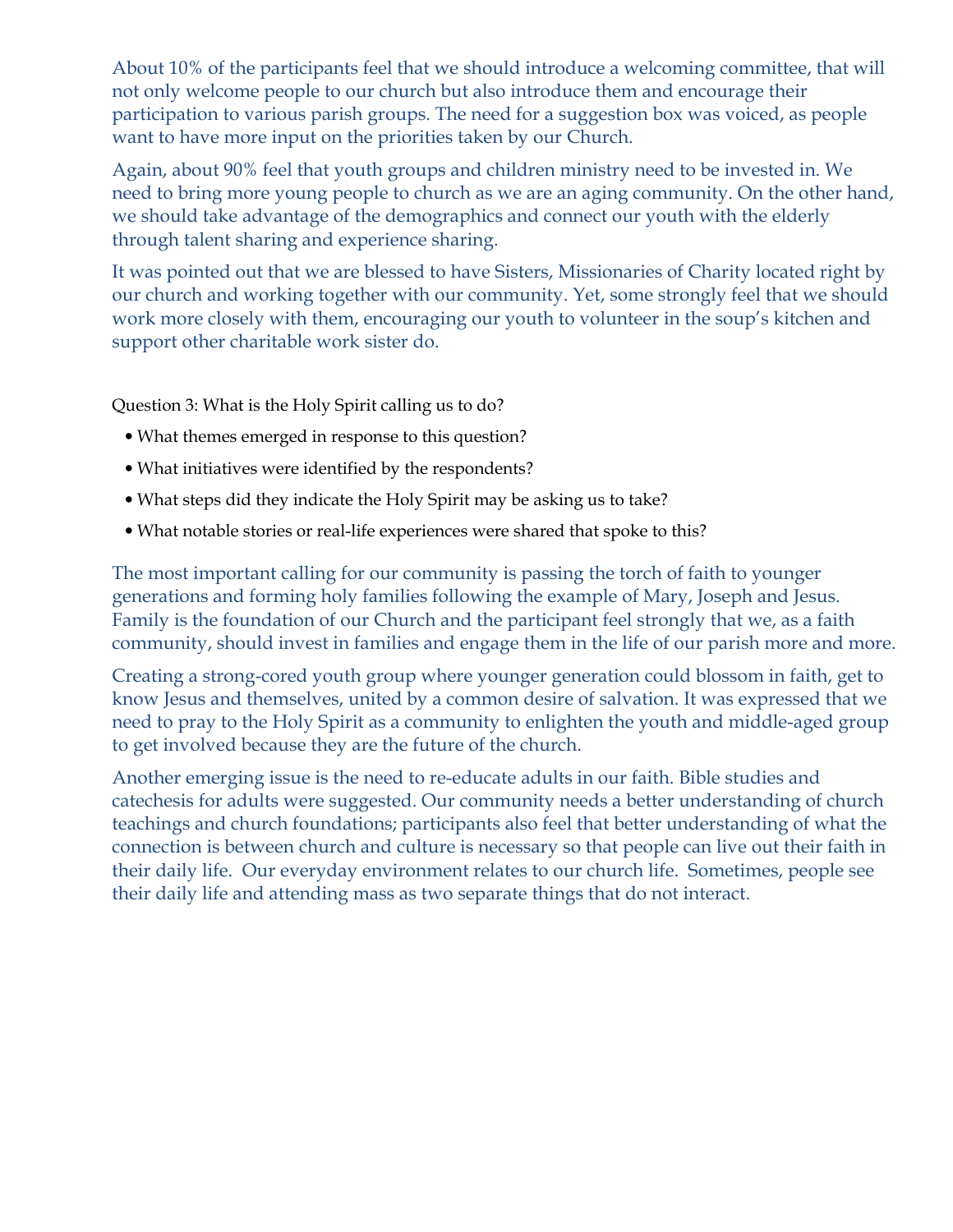## **Participation Statistics**

1. Number of people in attendance: **64 in person plus about 20 written responses** (If you did not use the form that asked participants to respond to the following questions, you may enter your best guess as appropriate)

| Age group | # of Participants |
|-----------|-------------------|
| Under 18  | $2 - 4%$          |
| 18-30     | $6 - 9\%$         |
| 31-50     | $20 - 31%$        |
| 51-64     | $30 - 47%$        |
| $65 + -$  | $6 - 9\%$         |

| Gender Group | # of Participants |
|--------------|-------------------|
| Female       | $40 - 63\%$       |
| Male         | $24 - 37\%$       |

| <b>Marital Status</b>               | # of Participants |
|-------------------------------------|-------------------|
| Single (never married)              | $12 - 19%$        |
| Single (separated/divorce/annulled) | $7 - 11\%$        |
| <b>Married</b>                      | $25 - 39\%$       |
| Common law                          |                   |
| Widowed +-4                         | $20 - 31\%$       |

| <b>State Life</b>                | # of Participants |
|----------------------------------|-------------------|
| <b>Baptized Catholic</b>         | $60 - 94\%$       |
| <b>Baptized other</b>            |                   |
| Priest/deacon                    |                   |
| Religious                        | $4 - 6\%$         |
| Spiritual but not affiliated     |                   |
| Member of Non-Christian religion |                   |
| <b>Former Catholic</b>           |                   |
| Atheist/Agnostic                 |                   |